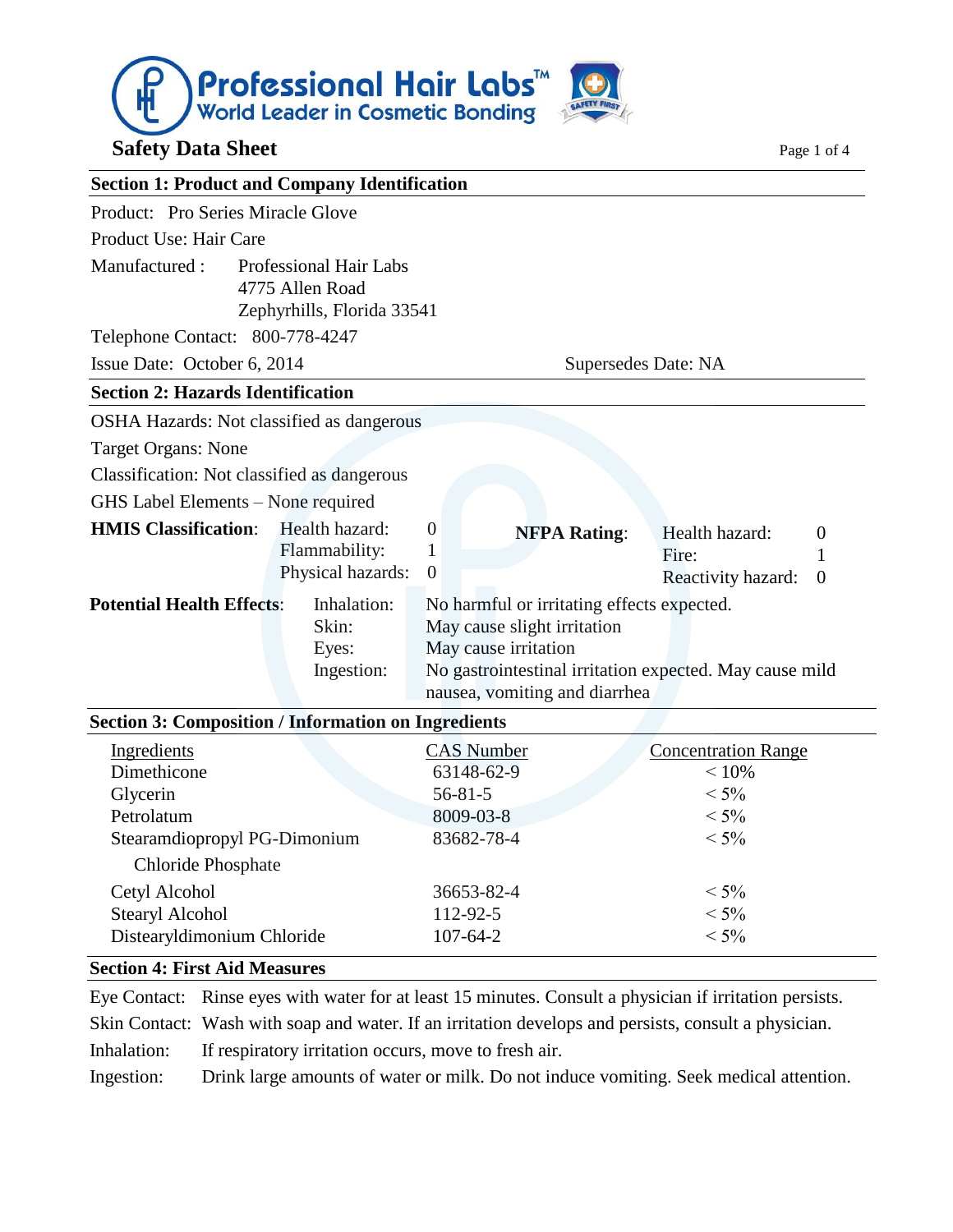## **Section 5: Firefighting Measures**

#### **Suitable extinguishing media**

Chemical foam, dry chemical, carbon dioxide, water spray or fog

#### **Hazardous combustion products**

Oxides of carbon and low molecular weight hydrocarbons

### **Special protective equipment for firefighters**

Product is non-flammable. In case of fire, wear self-contained breathing apparatus and protective gear.

# **Section 6: Accidental Release Measures**

# **Personal Precautions**

Avoid eye contact. Use according to label instructions.

#### **Environmental Precautions**

Prevent discharge to open waters

### **Methods and materials for containment and clean up**

Contain spillage and collect into containers for disposal according to local regulations.

### **Section 7: Handling and Storage**

#### **Precautions for safe handling**

No unusual handling requirements for household or non-household settings.

#### **Conditions for safe storage**

No unusual storage requirements for household or non-household settings. Keep container closed when not in use.

#### **Section 8: Exposure Control / Personal Protection**

This product contains no hazardous materials.

### **Personal Protective Equipment (PPE)**

| Eye/Face:        | None required. Avoid eye contact.               |  |
|------------------|-------------------------------------------------|--|
| Skin:            | None required. Wash hands after use.            |  |
| Respiratory:     | None required.                                  |  |
| Hygiene measures | Handle product according to label instructions. |  |

### **Section 9: Physical and Chemical Properties**

| Appearance/Color:          | Opaque, white to off-white lotion |
|----------------------------|-----------------------------------|
| Odor:                      | Menthol                           |
| pH:                        | $5.5 - 6.5$                       |
| Freezing Point:            | No data available                 |
| <b>Boiling Point:</b>      | $>212$ °F                         |
| Flash Point:               | Not applicable                    |
| Auto-ignition Temperature: | Not applicable                    |
| Lower explosion limit:     | Not applicable                    |
| Upper explosion limit:     | Not applicable                    |
| Vapor pressure:            | No data available                 |
| Density:                   | $0.96 - 1.00$                     |
| Water solubility:          | Miscible                          |
| <b>Evaporation Rate:</b>   | No data available                 |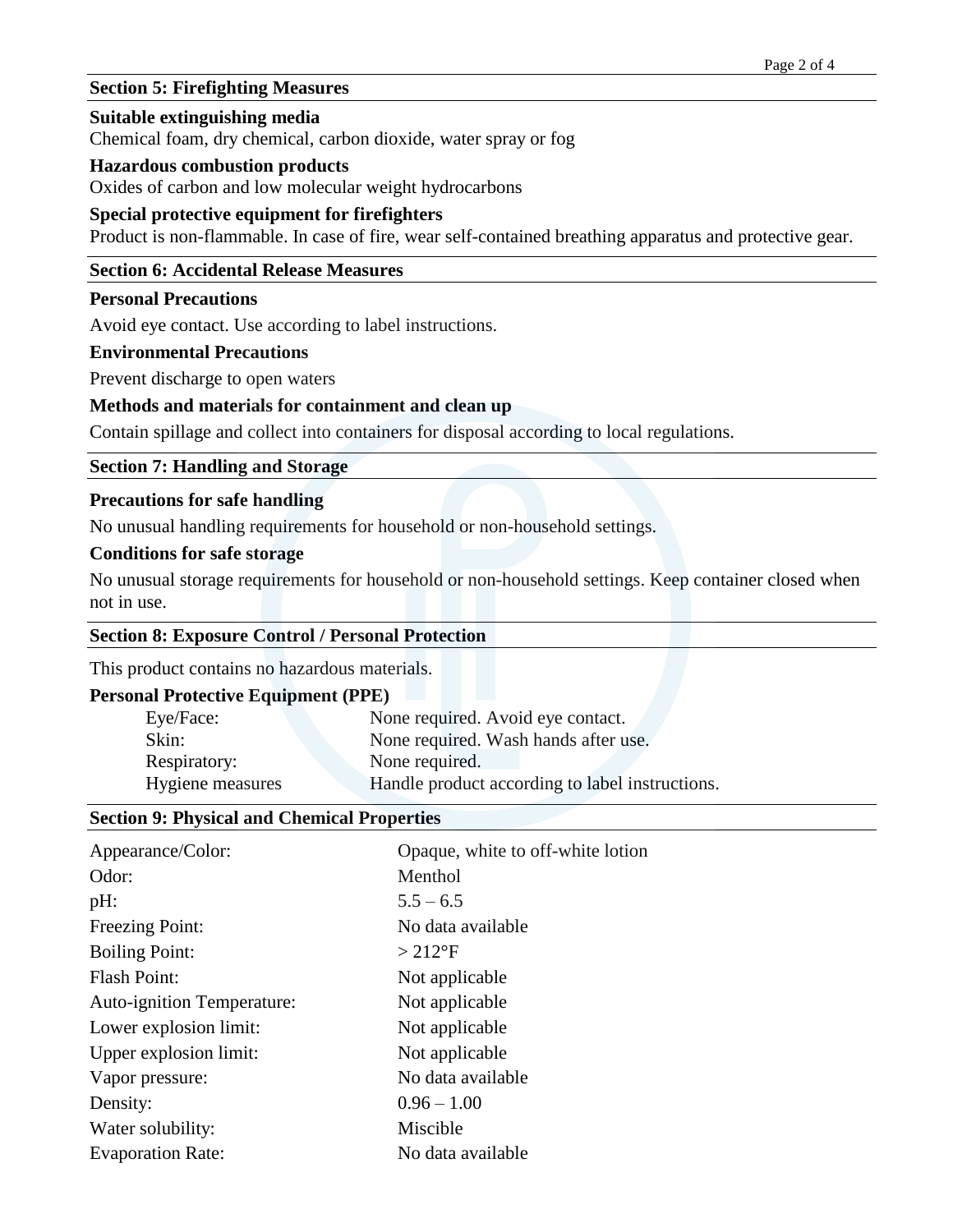# **Section 10: Stability and Reactivity**

### **Reactivity**

Product is non-reactive.

## **Chemical Stability**

Stable under normal ambient temperatures

## **Conditions to avoid**

None known

## **Incompatible materials**

Acetic anhydride, potassium permanganate, strong acids, strong bases, isocyanates, amines, oxidizing agents

## **Hazardous decomposition products**

Oxides of carbon and low molecular weight hydrocarbons

## **Section 11: Toxicological Information**

## **Routes of Exposure**

Skin and eye contact: Possible irritation to eyes.

# **Acute Toxicity**

No data available; product is non-toxic

## **Carcinogenicity**

This material contains no ingredient at levels greater than or equal to 0.1% that is identified as carcinogenic by NTP, IARC, OSHA or ACGIH.

### **Section 12: Ecological Information**

Keep out of sewers, drainage areas, and waterways. Report spills and releases, as applicable under local, state and federal regulations

| <b>Toxicity to fish</b>              | No data available |
|--------------------------------------|-------------------|
| <b>Persistence and degradability</b> | No data available |
| <b>Bioaccumulative potential</b>     | No data available |
| <b>Mobility in soil</b>              | No data available |
| Other adverse effects                | No data available |

# **Section 13: Disposal Considerations**

Surplus, non-recyclable and contaminated product should be disposed of in accordance with all local, state and federal regulations

### **Section 14: Transport Information**

**DOT (US) –** Non-regulated UN Number Not applicable UN Proper Shipping Name Not applicable Hazard Class Not applicable